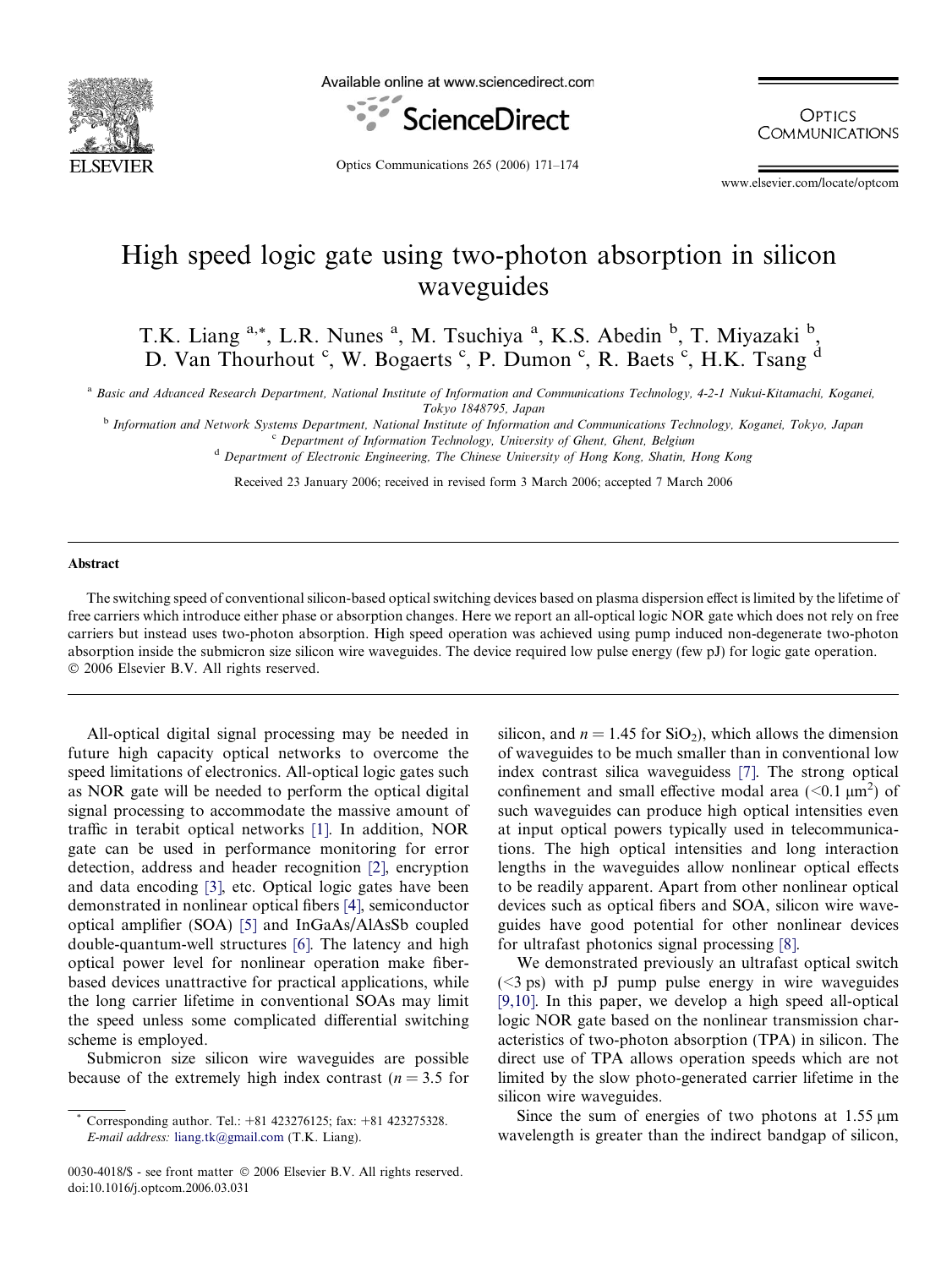<span id="page-1-0"></span>high intensity pulses will experience phonon assisted TPA when propagating along the waveguide. The amount of absorption is proportional to the square of intensity and the maximum transmitted power is limited. The absorption of photons will lead to two direct consequences – the optical power depletion (photon absorption) and the generation of excess electron–hole pairs (free carriers). The former is intrinsically an ultrafast process [\[11\],](#page-3-0) while the latter is a slow process that will further attenuate the optical signal via free-carrier absorption and hot carrier assisted absorption. If there are two light beams with slightly different energies (or wavelengths), with one source at high peak power (pump) and the other one at low power (probe), the high power pump source will then induce absorption of the low power probe signal.

A preliminary two-color time-resolved pump–probe experiment was performed to measure the nonlinear transmission of weak probe pulses in the presence of strong optical pump pulses in silicon wire waveguides. The fabrication and characterization of the waveguide was described elsewhere [\[12\].](#page-3-0) As shown in the inset of Fig. 1, the waveguide core was formed by a silicon stripe measuring 480 nm by 220 nm. The length of the waveguide used was 10 mm. The measured transmission as a function of peak pump pulse levels is shown in Fig. 1. Both pump and probe pulses were generated by the spectral slicing of a broadband femtosecond passive mode-locked laser. By using ultrashort pulses (around 1.6 ps FWHM pulsewidth), the additional absorption loss due to photo-generated free carriers was negligible.

Since ultrashort pulses were used to achieve high peak power and low average power, the amount of free carriers generated was small. Assuming the pump pulses have the Gaussian temporal profile, the carrier density created from a single pump pulse inside the waveguide along propagation direction z is denoted by  $[13]$ 

$$
N(z) = \frac{\beta \sqrt{\pi} T I_0^2(z)}{4hv} \tag{1}
$$



Fig. 1. Measured probe transmission as a function of peak pump pulse levels. Inset: waveguide cross section.

where  $\beta$  is the TPA coefficient in silicon, T is the pulsewidth,  $I_0$  is the peak power and hv is the photon energy. The pump depletion can be described by

$$
\frac{\mathrm{d}I}{\mathrm{d}z} = -\alpha I - \beta I^2 - \alpha_f I \tag{2}
$$

where I is the intensity of the pulse,  $\alpha$  and  $\alpha_f$  are the linear propagation loss and free-carrier absorption loss, respectively. The magnitude of free-carrier absorption depends on the carrier density through the relation [\[11\]](#page-3-0)

$$
\alpha_{\rm f}(z) = 1.45 \times 10^{-17} N(z) \tag{3}
$$

For Gaussian pump pulse with 1.6 ps pulsewidth and 2 W peak power, the calculated free-carrier absorption loss after 1-cm long waveguide will be less than 0.18 dB. Thus the additional loss from photo-generated carriers is almost negligible, which can also be evidenced by the absence of a slow carrier recovery process in the experimental results. The coupled-peak power of probe pulse in the experiment was less than 20 mW. As shown in the curve, the probe pulse was extinguished by more than 90% at peak-coupled pump power of 5 W. The nonlinear transmission characteristic was due to the pump depletion in the waveguide.

Fig. 2(c) shows the schematic diagram of the optical NOR gate. Signals P1 and P2 are coupled together and used as the pump beam, while a continuous-wave (CW) light is used as the probe beam. As long as one of the two signals is bit " $1$ " (includes " $01$ ", " $10$ ", and " $11$ "), the pump beam induces optical absorption on the probe beam in silicon waveguides by means of non-generate TPA effect. By carefully selecting the pump power level, all above cases will induce same loss on probe beam. Once P1 and P2 are both bit "0", the probe beam transmits through the waveguide without additional nonlinear loss. Therefore, Boolean NOR operation can be achieved. The corresponding truth table is shown in Fig. 2(b). The operation principle of



Fig. 2. (a) Operation principle. (b) Truth table. (c) Schematic diagram of NOR gate.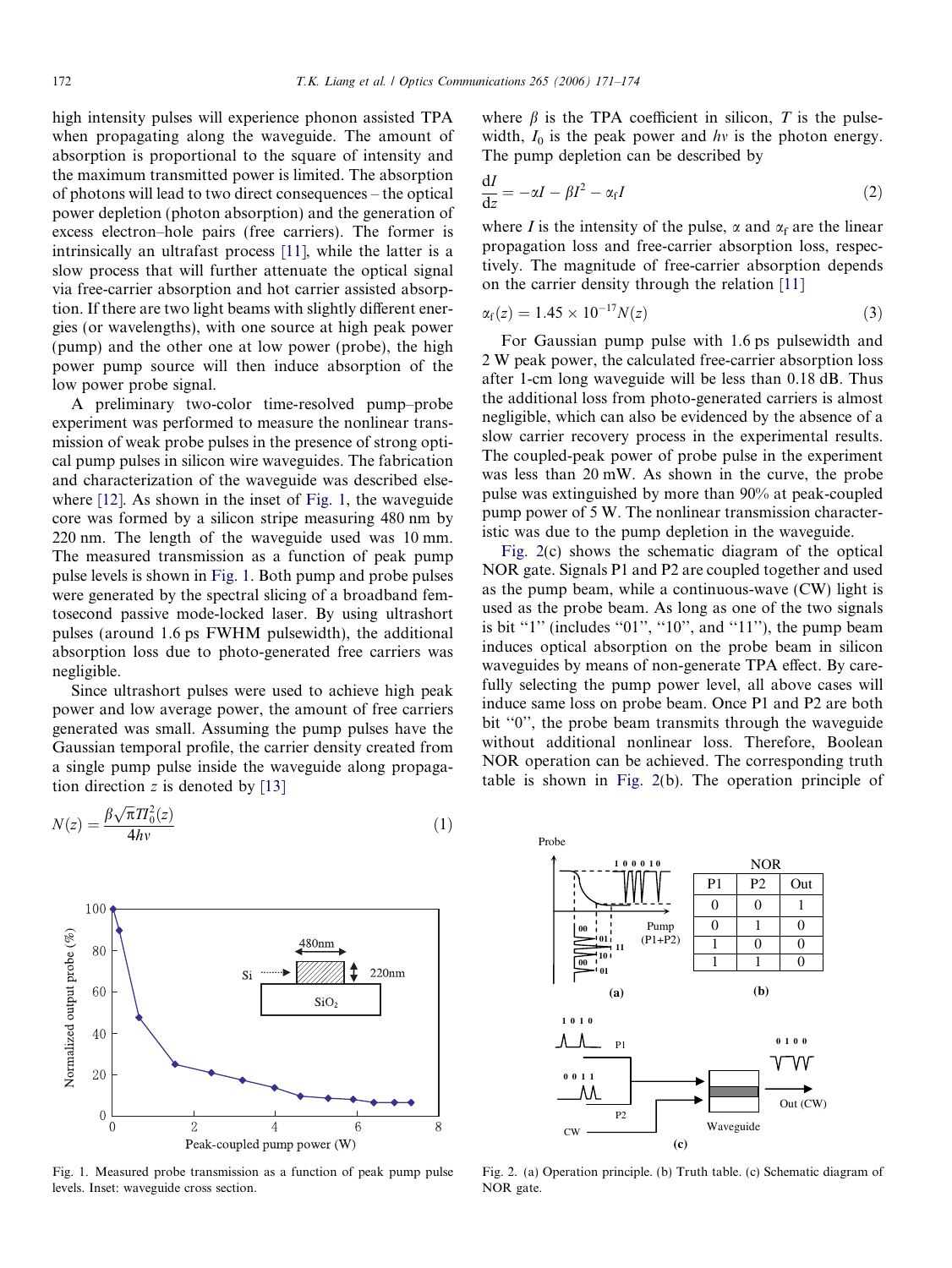NOR gate based on the nonlinear transmission curve in silicon wire waveguides is shown in [Fig. 2\(](#page-1-0)a). Signals P1 and P2 with same peak power were combined together and coupled into the waveguide. The weak CW probe light at waveguide output was cross-modulated by the sum of P1 and P2 based on non-degenerate TPA process. The Boolean NOR operation was achieved in the form of dark pulses. It is worth mentioning that if the CW probe light is replaced by the pulse probe, then the output of this logic NOR gate can be used as the pump source for the following stages. This cascade ability of the optical logic gate is essential for the real application in designing the complicate logic systems.

The experimental setup for the demonstrating the optical NOR gate is shown in Fig. 3. A stretched pulse passively mode-locked fiber laser (MLFL) was used to generate femtosecond optical pulses at 20 MHz repetition rate. The pulse source, with 50 nm spectral width, was then split into two paths and passed through two optical tunable filters with center wavelengths at 1545 nm and 1555 nm, respectively. Part of the passively mode-locked pulses was tapped out to trigger the sampling oscilloscope. The pulses were multiplexed with 25 ps and 12.5 ps delay lines to produce a pulsetrain at 80 Gbps equivalent data rate. The pulse packet was used as signals P1 and P2, respectively. Signal P1 carried the digital signal ''1010'', while signal P2 carried the signal ''0011''. A weak CW probe signal, generated by a tunable laser (TL) at 1560 nm, was launched into the silicon wire waveguide together with P1 and P2. The tunable filter after the waveguide removed both signals. Finally, the CW probe formed output logic signal and was detected by a 50 GHz bandwidth photodiode.

The pulse packets P1 and P2 are shown in Fig. 4(a) and (b), respectively. The pulsewidth of the signals after TF1 and TF2 were both measured to be 1.6 ps FWHM by an autocorrelator. The measured pulses on the sample oscilloscope were broadened to around 13 ps due to the limited bandwidth of the photodetector. The pulse packets were selected to be at different wavelengths to avoid interference



Fig. 3. Experimental setup of all-optical logic NOR gate. MLFL: modelocked fiber laser. TF: tunable filter, MUX: multiplexer, EDFA: erbiumdoped fiber amplifier, TL: tunable laser and DSO: digital sampling oscilloscope.



Fig. 4. (a) Signal P1. (b) Signal P2. (c) Combined P1 and P2, corresponding to digital "10", "00", "11", and "01". (d) Output crossmodulated CW probe with logic NOR operation.

such that a stable output waveform was produced. The peak powers of P1 and P2 were less than 5 W. Thus the corresponding pulse energies were less than 8 pJ. The actual modulation depth measured by the oscilloscope is limited by the bandwidth of the photodetector. Based on the other individual time-resolved pump–probe measurement, the modulation depth of output dark pulse at this pump power level is expected to be more than 90%. The combined signals P1 and P2 before the waveguide are shown in Fig. 4(c). It is apparent from Fig. 4(d) that the output logic NOR operation was ''0100''. The primary advantage of the scheme is that the logic output can be obtained at any arbitrary wavelength range below the bandgap of silicon. However, additional investigation on the potential limitation of our scheme is required in future. Instead of using 4 bit data, the accumulation of free carriers will possibly become a limiting factor on the maximum operation speed if the real pseudorandom data sequences are used. Other individual experiments showed that the device can operate at more than 10 Gb/s real data. The maximum working speed will depend on the pulse width used. The shorter pulse width leads to less carrier accumulation, thus higher speed will be achievable.

In conclusion, a high speed optical logic NOR gate using silicon wire waveguide was demonstrated. The device consisted of only a single 1-cm long waveguide. Only low pump pulse energy was required and operation at any wavelength between 1200 nm and beyond 1700 nm range is possible provided the sum of pump photon energy and signal photon energy is larger that the bandgap of silicon.